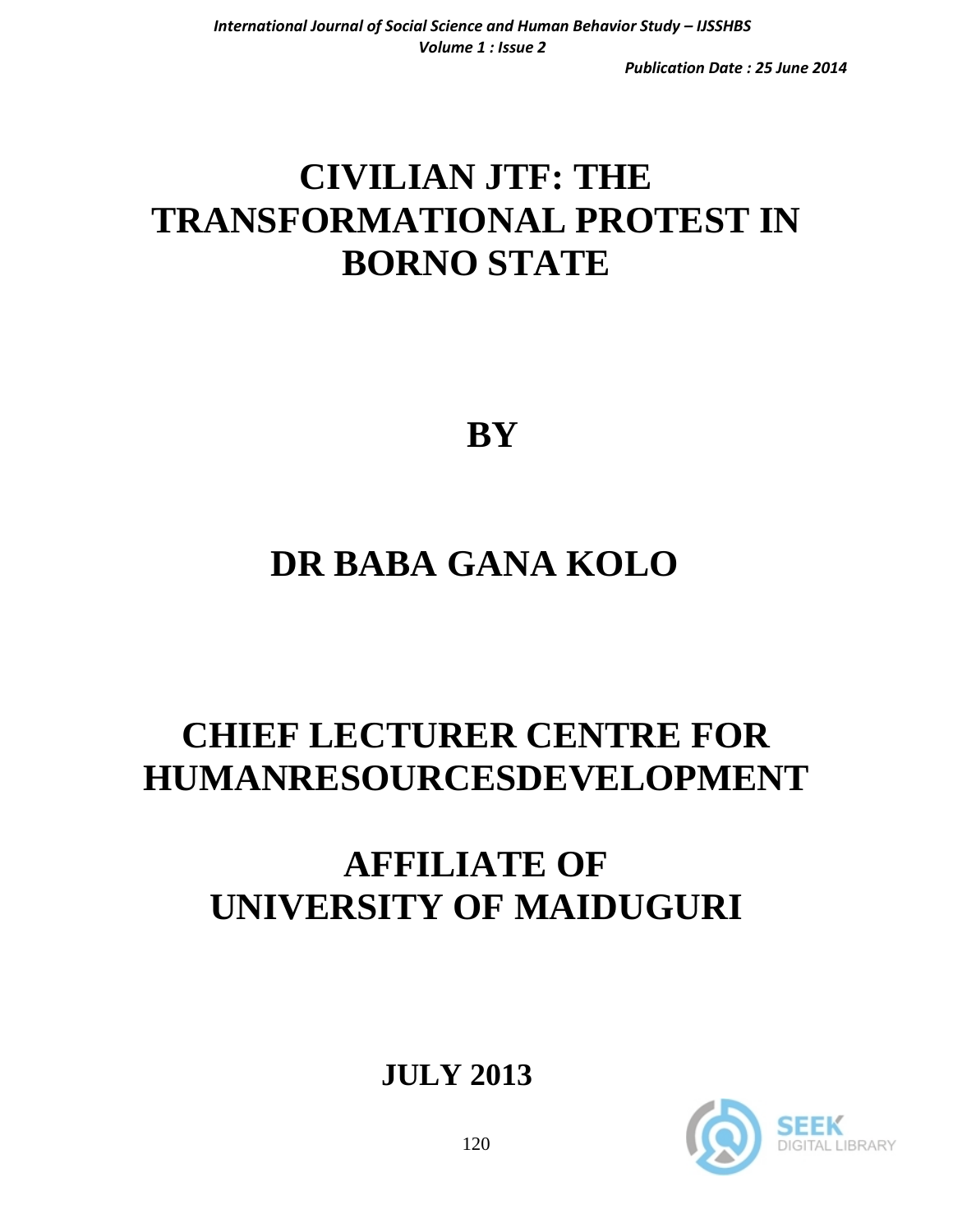*Publication Date : 25 June 2014*

### **ABSTRACT**

**Civilian JTF; the transformational protest in Borno State tried to cover that Nigeria as giant African nation experienced security problems and overcome all and therefore Bokoharam crises is not exceptional. Bokoharam sect is an idealistic fanatical group confirming Marxian position that religion is heart of the heartless sigh of the oppressed creature and opium of the people. Corruption fueled Bokoharam insurgency by influencing already existing marginalized youth created by corrupt governance over the years in the state. The CJTF is a reaction to the unwelcomed boasting and undue projection for illusionist realization of utopia shariah state Shakau. The body must be cautious in the operation to avoid killing of lawful ones. That the CJTF is a dangerous time bomb if not automatically recruited as security agents and monitored. There must be death penalty for corruption. Practice of religion must be purely private and all forms of coercion must be treated as terrorism. Preachers of any religion in Nigeria must have certificate in Sociology to be enlightened on idealism and materialism. All preachers must be check mated by security intelligent and call to order at any point of deviation to constitutional legitimacy.** 



 $\setminus$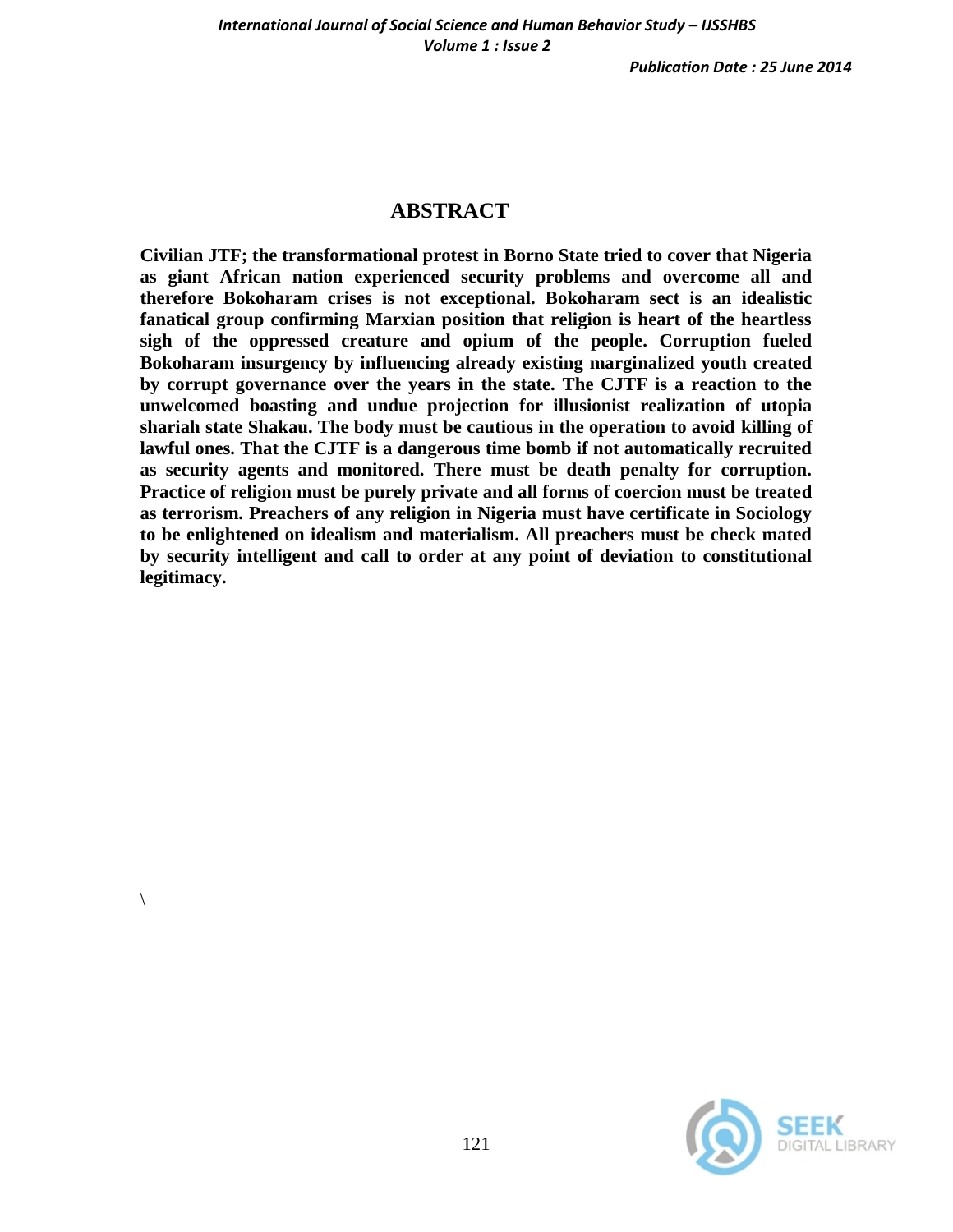#### **Introduction**

 Nigeria since its creation has been experiencing one form of security problem or the other. The major examples are the civil war of late 1960s, the maitatsine destabilization of 1980s, the continued ethno-religious conflict of Plateau state in the 1999, the Bokoharam crises of the 2009 to date. In all the crises Nigeria was victory over the insurgents. In this article I would like to reveal some faces of of Bokoharam as reactionary idealistic fanatical group and the inevitability of the emergence of the civilian JTF as an interim solution to the crises and its implication on the current and future security of Borno state and Nigeria at large.

#### **BOKOHARAM AS IDEALISTIC FANATICAL GROUP**

 Marx said religion is an opium f the people, it is heart of the heartless, and sigh of the oppressed creature. That is indeed the obvious fact. In a religiously dominated environment everybody including protesting Marxists are coercively imprisoned and dictated to be religious or at least acting somehow religiously.

 Bokoharam is a group labeled so at the peak of the 2009 riot declared by Mohammed Yusuf a young preacher who seems to be an Arabic and Islamic scholar determined to practice and implement what to his understanding the true picture of Islam. From his daily teachings or preaching with the aide of the media he to a greater extent convinced quite a number of young minds who were already in a chain of religiosity. A good proportion of Borno state youth and beyond has already been idealistically and so dogmatically chained into the component parts of Bokoharam activism. Mohammed Yusuf was too fanatical and took advantage of religious immunity to hide millions of his ignorance of science and materialism. Had he been a student of Marx, he would have balanced his idealistically dominant posture. And by implication could have seen the implications of the manner of his teaching and impossibility of actualizing the shariah state he proclaimed anywhere and particularly in Nigeria. Marx challenged every human being and particularly intellectuals to broaden their mind to testify by themselves the limitations of teachings of religions. The fundamental question Marxists asked is why do we have so many religions but only o god as believed by all worshippers? This question is always hidden and the answers are always covered and cemented Preachers are fundamentally not asked such question by their ordiance, and such questions are

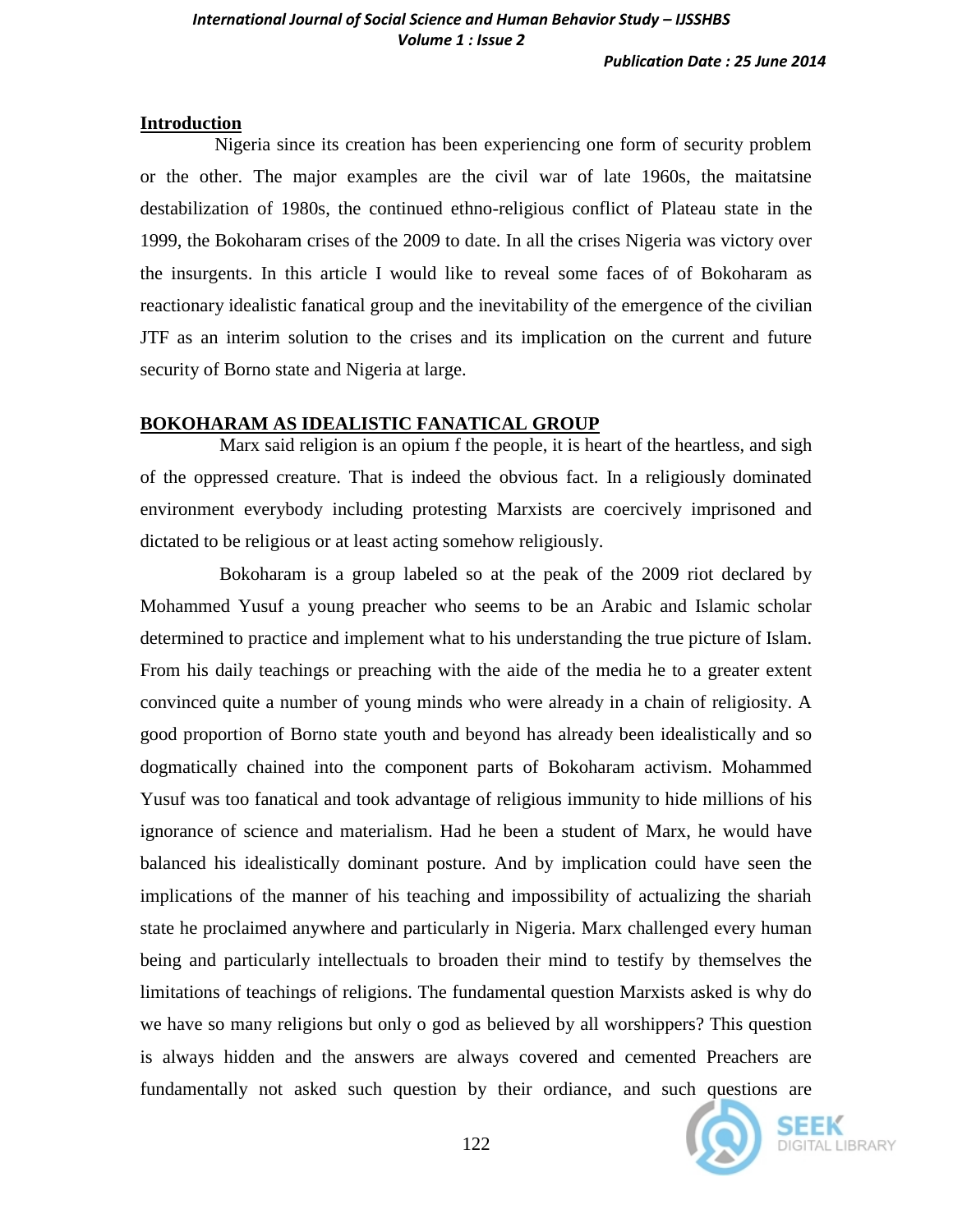troubling questions which are not welcomed by almost all preachers and a good proportion of even the academia.

#### **THE ROLE OF CORRUPTION IN FUELLING BOKOHARAM CRISES**

Nigeria is economically buoyant African nation with annual budget of at least #5trillion today. Each republic was characterized by reports of governors, ministers, heads of organizations including almost all the presidents being indicted as corrupt in one form or the other. Embezzlement of public fund is order of the day, nepotism is all round. Even in the present dispensation, some organizations are run like monarchs. There is a college where a provost and acting registrar are brothers of same father. Employments are basically on brotherhood rather than merit.

 Borno state government earns billions of naira monthly but we still lack water, electricity, medication etc, school are already closed, better graduates are not employed as teachers but only sycophants and semi-illiterate relatives of heads of establishments. There are long list of graduates who are unemployed. 80%-90% of the population live in abject poverty; sustained by hand to mouth daily episodes. The cities are overpopulated while the villages are put to rotten life. The youth in the cities are living in a state of hopelessness, that the government meant for them is already a bloc of enemy to them in all their actions. Their names are used to collect aides just to be stolen away by same administrators. This is proved by the fact that almost all governors, commissioners, local government chairmen and associates have all lived above their legitimate earnings. Many publically boast of being corrupt and feel not disgraced of being a thief amidst poverty.

 These corrupt authorities are closed neighbors to every poor citizen whose blood is socked. It is this category of youth victims who were idealistically demobilized or mobilized into Bokoharam militants. It was so easy for Mohammed Yusuf to show examples very close to every displeased youth to get convinced that they are cheated by authorities which is real, and further convince the un-Marxed, poor, semi-illiterates, illiterates and poorly educated intellectuals to go by the fanatical call that are more of an error to call for the establishment of shariah where the Quran reigns. Of course Marxists also hundred percent propagate the fight against corruption and all forms of injustice anywhere in the world, it is not calling for a religious party nor partitioning of any part on

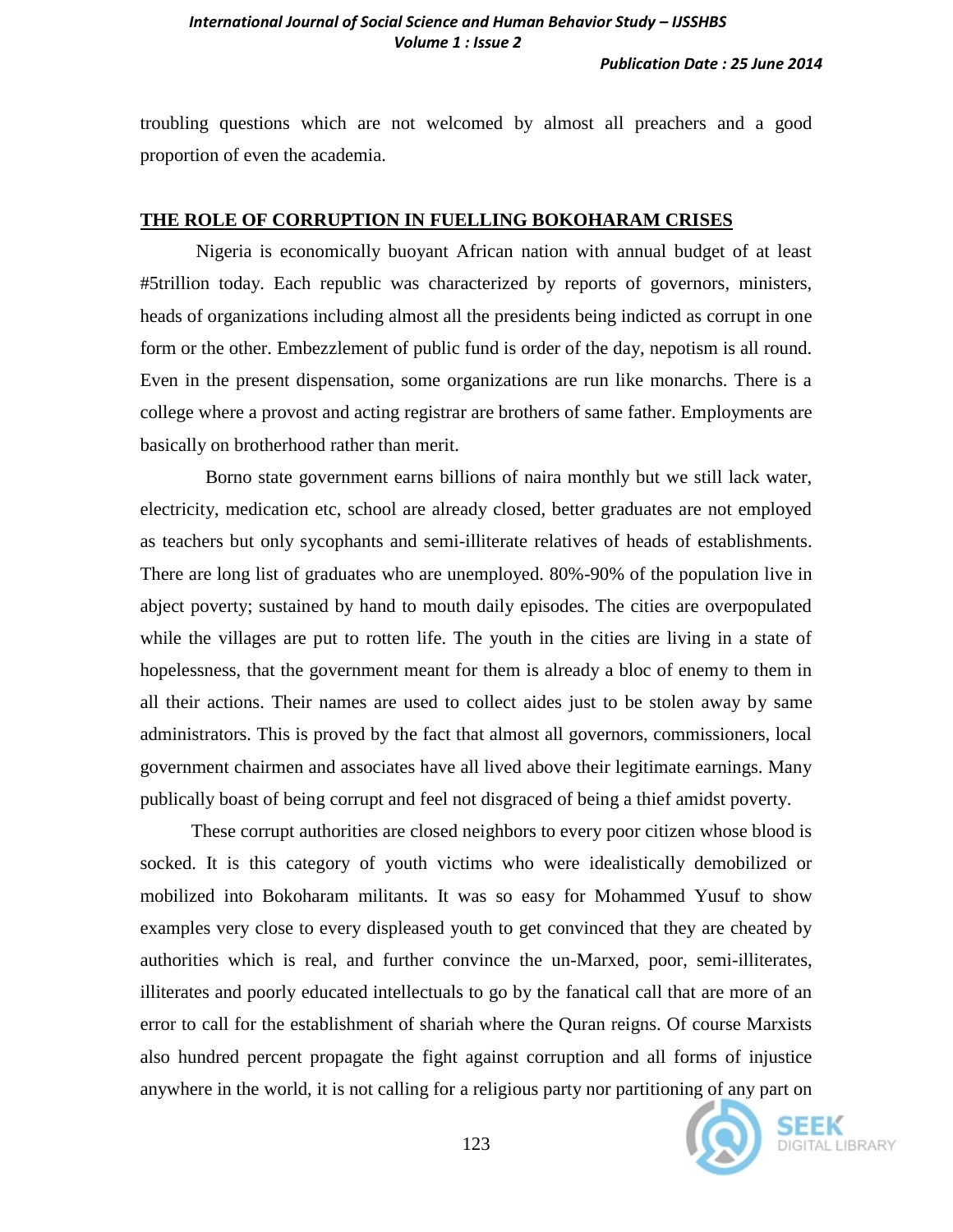religious ground, because any religious effort for justice is emotional and therefore subject to emotional condemnation by other religious groups and therefore cannot test long living. And that is what we experiencing now in Borno state.

#### **THE CIVILIAN JTF AS A PROTEST AGAINST BOKOHARAM**

 President Goodluck Jonathan was in Borno state some months back particularly to assess the level of insecurity in the state. When he was arriving there was total closure of the towns for security purpose. There was public call for amnesty for the Bokoharam insurgents just like it happened in the case of Niger Delta. Jonathan dismissed that that amnesty could not be the solution, as amnesty designed and implemented in the Niger Delta itself is problematic. Every developmental Borno citizen was slapped by this dismissal, but the situation worsened and so declared state of emergency in Borno, Adamawa and Yobe states in May 2013.

 Troops were sent to cover strategic Bokoharam dominant locations. The hideouts for the insurgents were extensively destroyed, but unfortunately the incumbent leader of the sect Abubakar Shekau was at large. This is highly disgraceful and it appears a deliberate tactics to extend military occupation and bulleting in the problem areas. Shekau is not a spirit and so cannot avoid detection by multiple intelligent security operatives of Nigeria and overseas.

 It was this military failure that coerced the inevitable procreation of the new anti-bokoharam group called the Civilian JTF. Of course the alien soldiers cannot know all the Bokoharam members in the state and so the sweeping requires an indigenous intervention though thoroughly challenging. Going by the history of the continuity of the Bokoharam insurgency in the state there used to be defectors from the Bokoharam group, who felt it was necessary in the interest of everybody and particularly the common man to see a ceasefire of the sectarian since it was very clear that the primary goal cannot be achieved. On several occasions such defectors are disclaimed by Abubakar Shekau. This embarrassment threatened many to react in different ways to view the activities of the sect as questionable in terms of sincerity of the effort to move toward realization of the shariah state proposed.

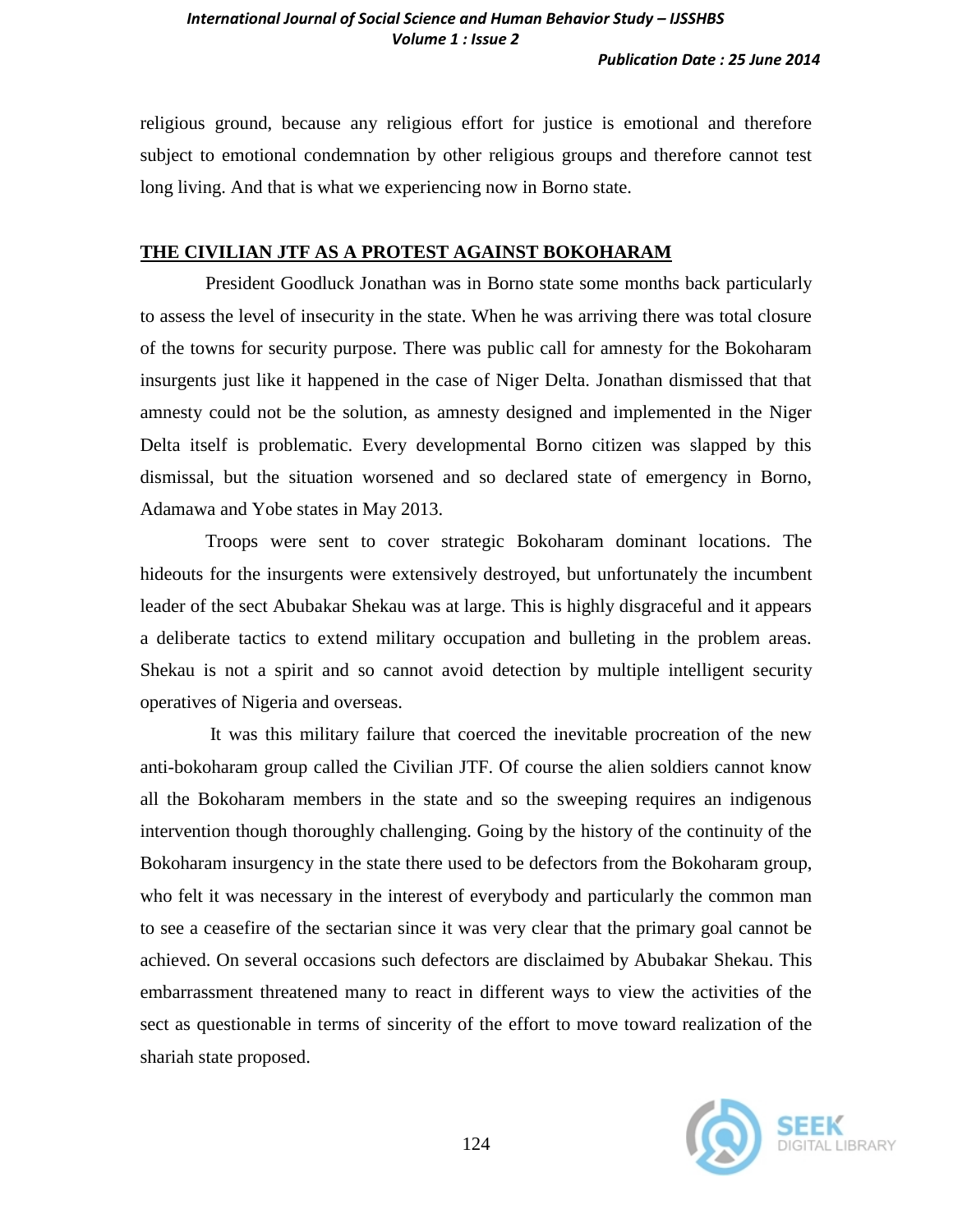#### *International Journal of Social Science and Human Behavior Study – IJSSHBS Volume 1 : Issue 2*

#### *Publication Date : 25 June 2014*

 In June the Civilian JTF emerged, and volunteered to assist the Special and Joint Task Force for anti- terrorism in the declared state of emergency. There is no doubt hundreds of people have been killed with the aide of the CJTF and Maiduguri city has been renormalized, many of the Bokoharam members who feared the wrath of the CJTF have run out of Maiduguri and out of the major towns of the state to villages and quite a number have travelled neighboring countries.

 The Civilian JTF is a necessary transformational protestants in Borno state to bring an end to Bokoharam insurgents. Nevertheless, the body should be very careful in tracing to the Bokoharam members in the sanitization exercise. The body must have a proof and a convincing proof that X, Y, Z are actual members of Bokoharam before they should approach for apprehension. It should not be by guessing or impression. Before any one should be killed there must be an appropriate screening with vigorous testimony that such is a Bokoharam; evidence of his participation in the riot as well as his possession of weapons must be testified before any action. This is to avoid victimizing lawful citizens.

#### **WHAT IS THE PROSPECT OF CIVILIAN JTF?**

 The Civilian JTF is a backup of the special Task Force against terrorism in the state. They seem to be courageous anti-terrorist group fighting a gang of opposition who possessed sophisticated weapons of mass destruction. The safety of the Civilian JTF defends on the elimination of all the Bokoharam insurgents around. Any Bokoharam insurgent that survive this operation is a potential enemy of any member of CJTF. It is very dangerous and immoral to skip any Bokoharam insurgent at this point in time. This is because the Bokoharam have exhausted all options of reconciliation ranging from amnesty and negotiation the federal government offered. It is unfortunate for Shekau to insist after all those pleading for withdrawal by all concerned.

 As elsewhere I recommended for the granting of amnesty to the withdrawn Bokoharam members, it is also in order in the interest of safety and complete security of the CJTF to automatically employ them as security agents, the police, prison, soldiers, guards at the state and local government levels. Any failure on the side of automatic recruitment of this body will mean another formation of time bomb which will soon get exploded. Nigeria should not risk it again.